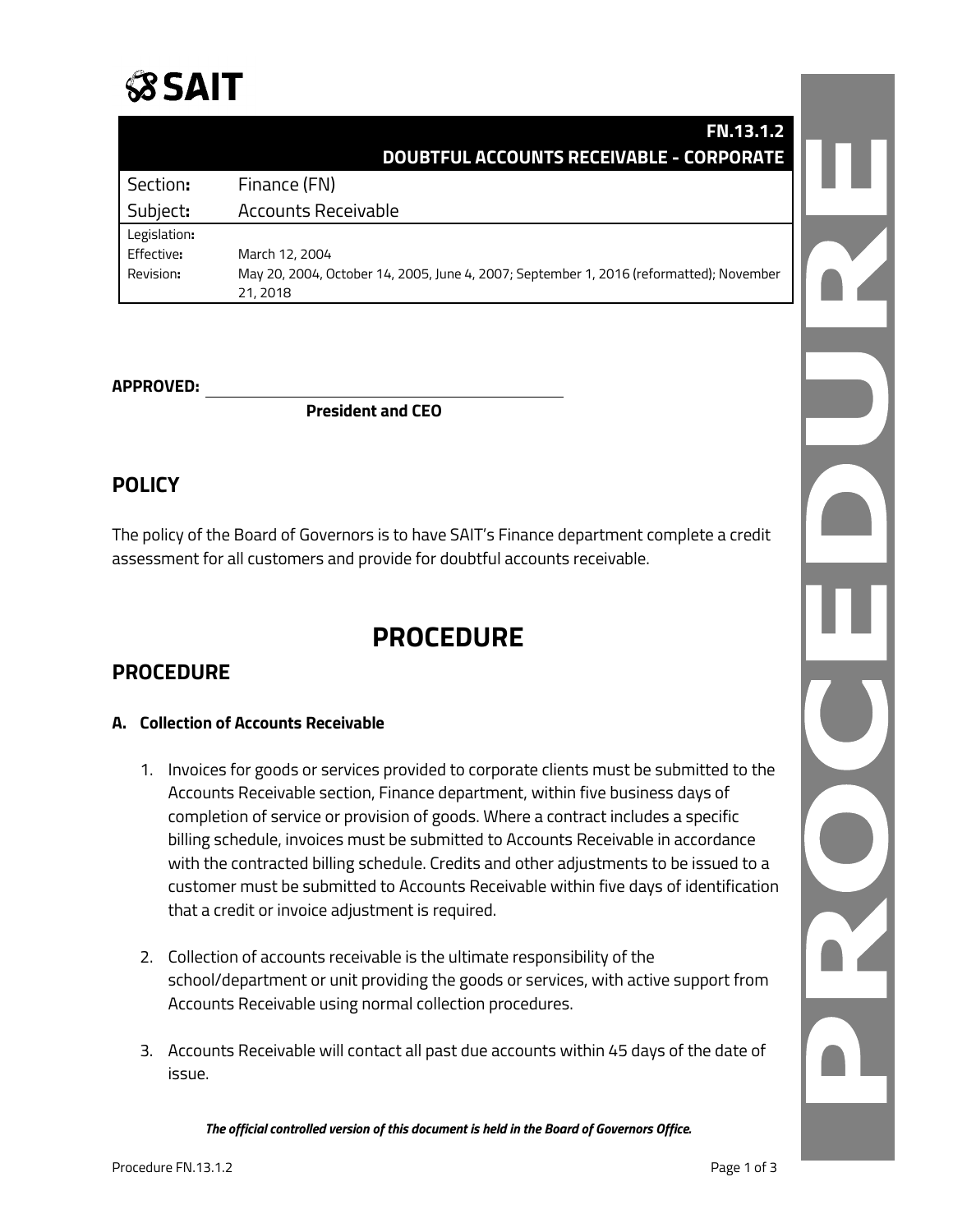

#### **B. Resolution Processes**

- 1. The resolution process may be initiated where a customer disputes a charge, fails to respond to collection efforts or does not honour previously stated commitments to pay an outstanding balance. This process will be initiated when Accounts Receivable identifies that dispute resolution is required.
- 2. When dispute resolution is required, Accounts Receivable will contact the client development manager. Within ten business days of formal notification, all parties will discuss the status of collection efforts, identify the school/department contact responsible for resolving disputed items with the client and create an action plan for resolution.
- 3. If the account remains unpaid 30 days after formal identification that resolution is required, Accounts Receivable will contact the school/department contact and the appropriate dean, director or designate. All parties will discuss outstanding issues and create an action plan for resolution.
- 4. If the account remains unpaid 60 days after formal identification that resolution is required, Accounts Receivable will contact the parties identified in paragraph B.3 of this procedure and the vice president of the division, or designate, to identify outstanding issues and an action plan for resolution.
- 5. The requirements of the resolution process may be waived if the account is written off or sent to an external collection agency, or with approval of either the CFO and vice president, corporate services or the vice president of the division.

#### **C. Provision for Doubtful Accounts**

Finance will provide for doubtful accounts related to corporate accounts receivable as follows:

- 1. For accounts that are not collected within 90 days of invoice date, 50% of the outstanding balance will be provided.
- 2. For accounts that continue to remain uncollected at 180 days from invoice date, the remaining 50% of the outstanding balance will be provided.
- 3. Additional accounts that are identified as uncollectible will be included in the provision if not already provided in paragraphs C.1 and C.2 of this procedure.

*The official controlled version of this document is held in the Board of Governors Office.*